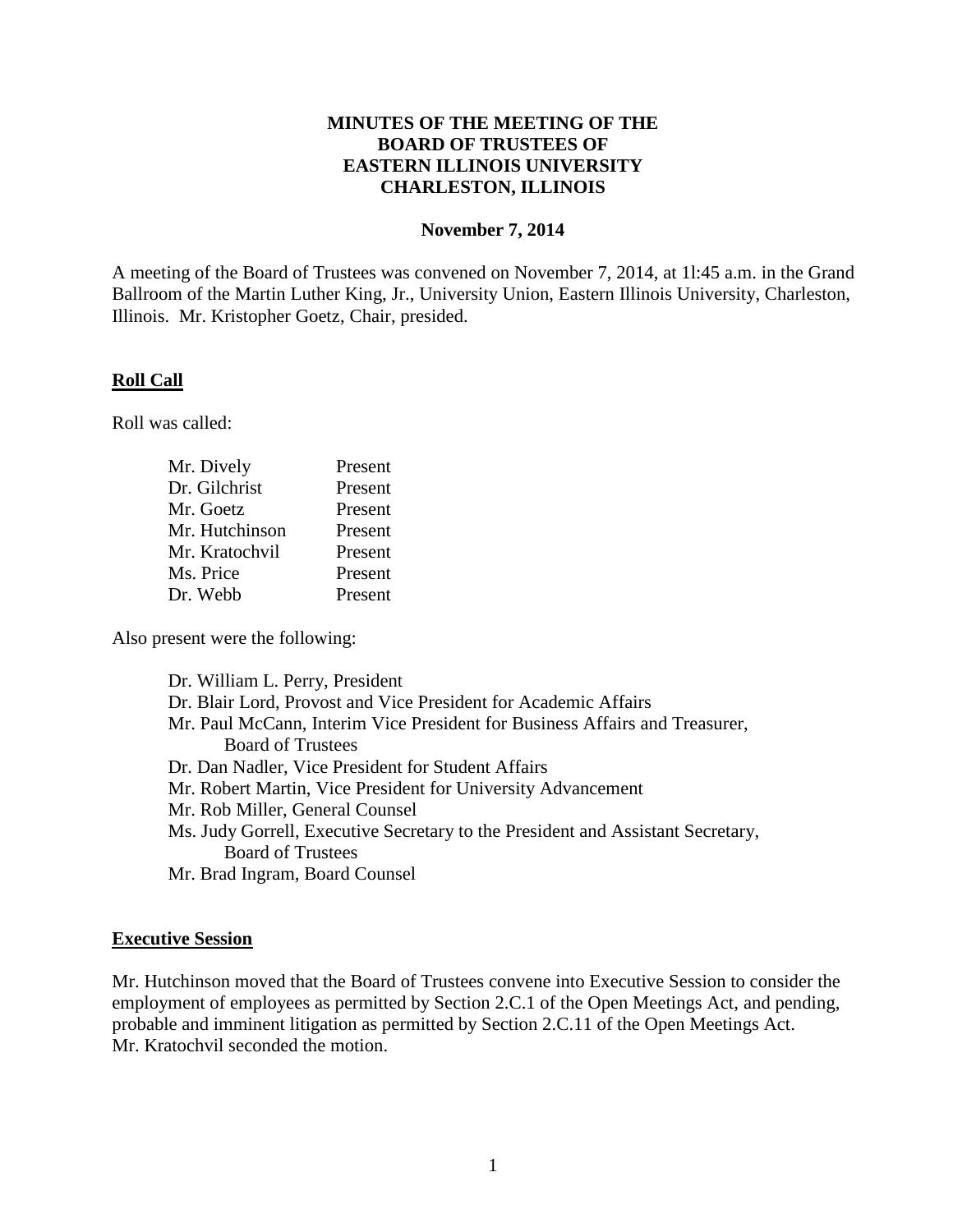Roll was called and the vote was as follows:

| Mr. Dively     | Yes |
|----------------|-----|
| Dr. Gilchrist  | Yes |
| Mr. Hutchinson | Yes |
| Mr. Kratochvil | Yes |
| Ms. Price      | Yes |
| Dr. Webb       | Yes |
| Mr. Goetz      | Yes |
|                |     |

Motion carried.

Mr. Dively moved to return to Open Session. Mr. Hutchinson seconded the motion.

Roll was called and the vote was as follows:

| Mr. Dively     | Yes |
|----------------|-----|
| Dr. Gilchrist  | Yes |
| Mr. Hutchinson | Yes |
| Mr. Kratochvil | Yes |
| Ms. Price      | Yes |
| Dr. Webb       | Yes |
| Mr. Goetz      | Yes |
|                |     |

Motion carried.

### **Information Items**

### **Report from Board Chair**

Chair Goetz made comments about management of the University.

### **Committee Reports**

#### Executive/Planning Committee

Chair Goetz reported that the committee discussed admissions including an overview of available trends, a report on local initiatives, and an update on action items in the Strategic Enrollment Plan/Root Cause Analysis. Mr. Dively reported on the Presidential Search. Dr. Perry distributed a draft agenda for the joint board meeting between Eastern Illinois University and Lake Land College which is being planning around EIU's January board meeting. Dr. Perry provided brief comments on the NCA Site Visit which was in October. The National Conference on Trusteeship is scheduled for April 19-21, 2015 in Phoenix, Arizona.

### Board Relations Committee

The committee reviewed the highlights of each area in University Advancement. Alumni – Homecoming went well with the largest  $50<sup>th</sup>$  reunion in recent years, and a nice dinner was provided for the distinguished alumni. EIU received CASE Awards for best practices in advance services (winner in 3 categories). Development – mini scholarship campaign is ahead of schedule of the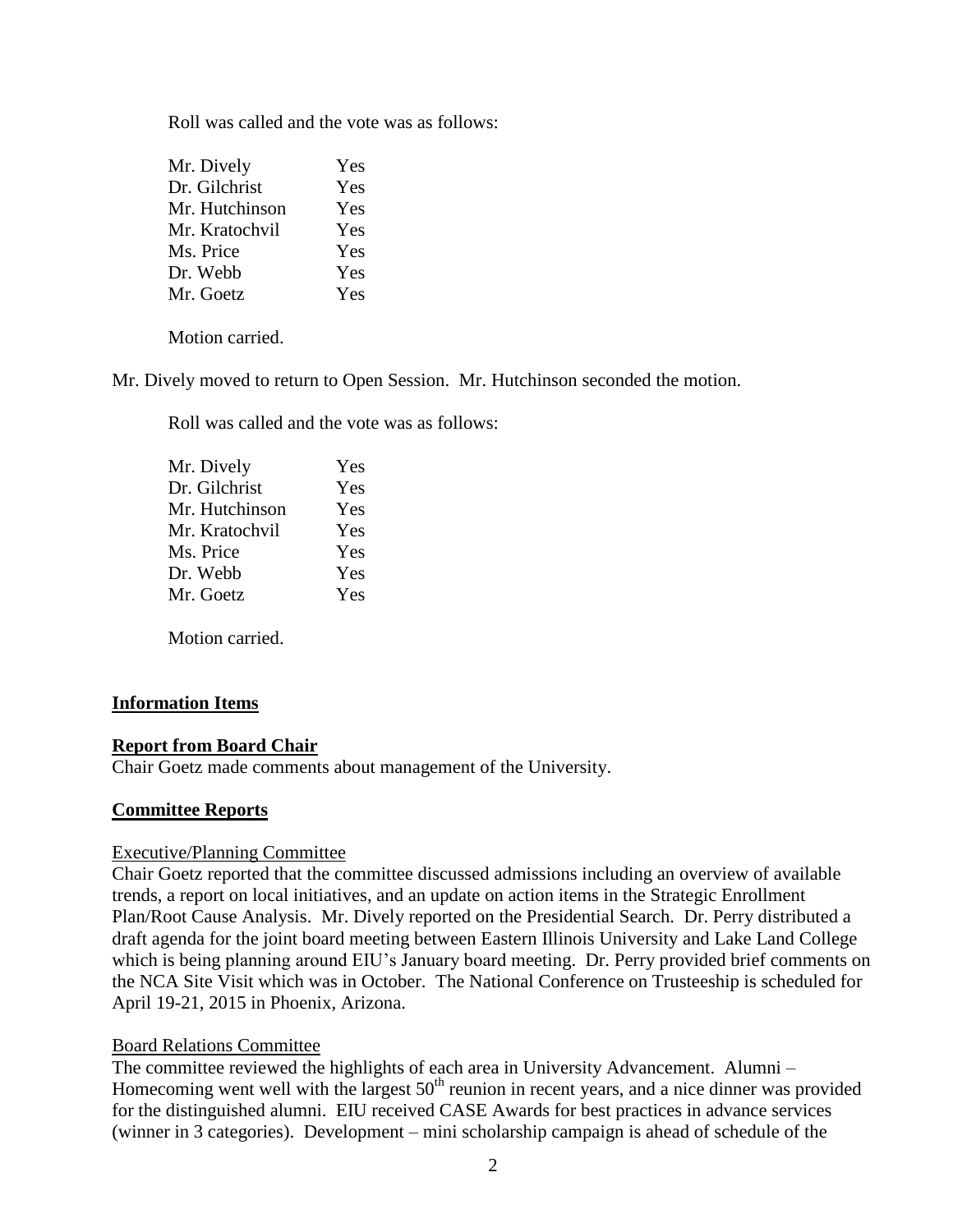original goal of 100. Currently we have 81. A new Development website for the purpose of inspiring more and larger gifts and to thank donors is scheduled to go public in January. Foundation – Honorary Lifetime Membership given to Jack and Sandy Pine and Larry Ankenbrand. Bill Robinson is the new Foundation President. Marketing and Creative Services/Media Relations – Main focus is on support of admissions and student recruitment, with a local focus on Coles County to Effingham to Champaign. Governmental Relations – Former Governor and EIU alum Jim Edgar to speak on campus on November 11, and his presentation is entitled, "From EIU to the Governor's Mansion."

### Finance/Audit Committee

Ms. Leigh Moon reported on the outstanding internal audit findings. Interim Vice President McCann discussed the external audit findings and reviewed the amendment to the Voluntary Tax-Deferred Retirement Program 403(b) Plan, an action item for the Board of Trustees meeting.

Board Regulations – No report.

#### Academic and Student Affairs Committee

The committee shared brief follow-up discussions on two topics discussed in earlier committee meetings – the NCA site visit, and student recruitment and outreach. Other topics discussed in the Academic and Student Affairs Committee were: student community service, publishing scholars, campus security report, and Intercollegiate Athletics.

### **Action Items**

1. Mr. Kratochvil moved to approve the minutes of the Board Meeting on September 19, 2014. Mr. Hutchinson seconded the motion.

Roll was called and the vote was as follows:

| Mr. Dively     | Yes |
|----------------|-----|
| Dr. Gilchrist  | Yes |
| Mr. Hutchinson | Yes |
| Mr. Kratochvil | Yes |
| Ms. Price      | Yes |
| Dr. Webb       | Yes |
| Mr. Goetz      | Yes |

Motion carried.

2. Mr. Dively moved to approve the naming of the Klehm Hall Student Lounge as the Esther Brothers Elmore '40, Klehm Student Lounge. Ms. Price seconded the motion.

Ms. Jane Elmore '72, committed financial support to establish a new endowed scholarship, the Esther Brothers Elmore Memorial Scholarship, and for naming the Klehm Hall Student Lounge. EIU would like to recognize Ms. Elmore's generosity by naming the Klehm Hall Student Lounge in memory of her mother, Esther Brothers Elmore '40.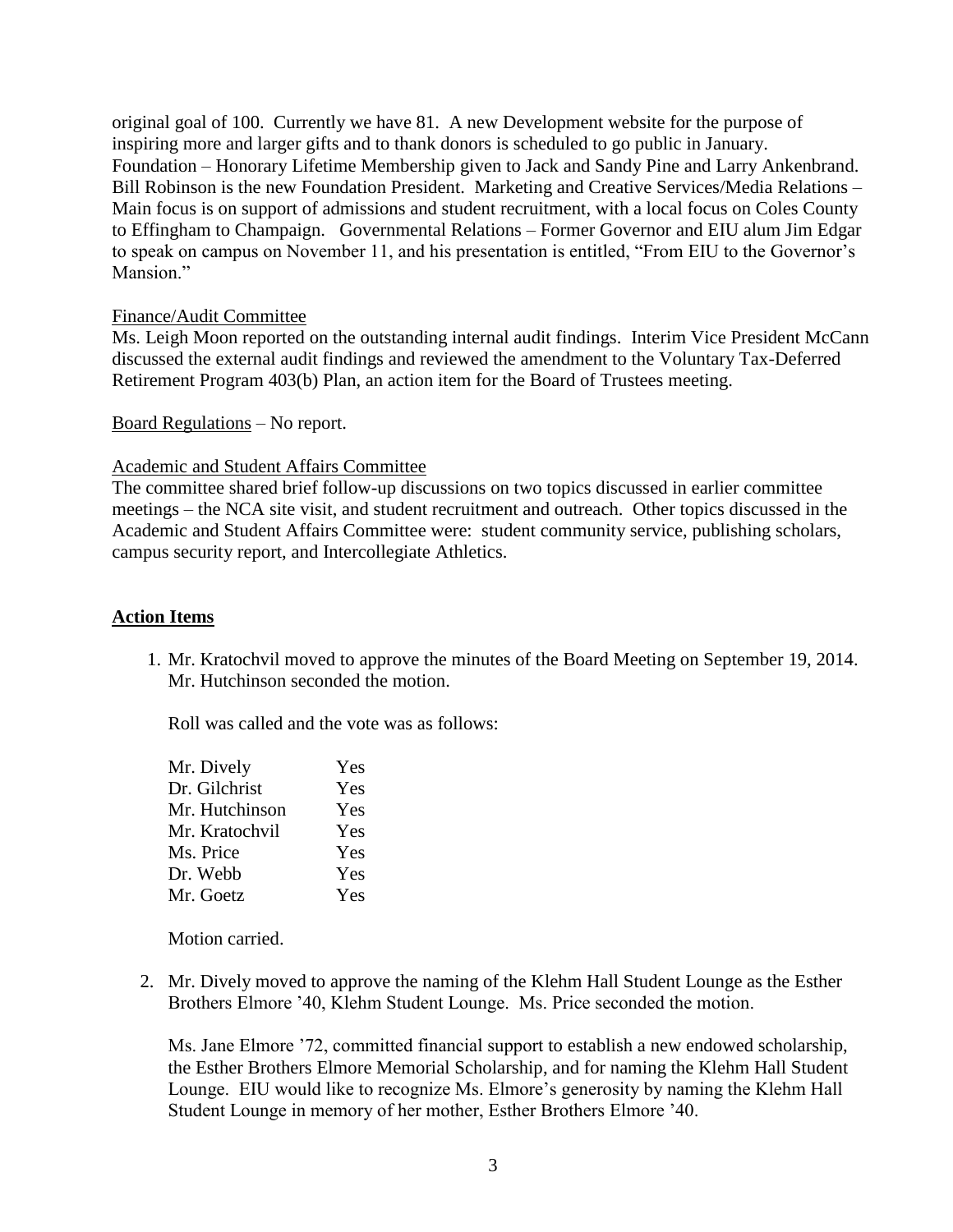Roll was called and the vote was as follows:

| Yes |
|-----|
| Yes |
| Yes |
| Yes |
| Yes |
| Yes |
| Yes |
|     |

Motion carried.

3. Mr. Kratochvil moved to approve the amended Voluntary Tax-Deferred Retirement Program 403(b) Plan. Mr. Hutchinson seconded the motion.

The amendment is necessary because of new regulations issued by the Internal Revenue Service. The changes are technical in nature, with two significant changes -- EIU proposes allowing Roth (after-tax) contributions, and EIU also proposes eliminating the ability to make catch-up contributions with the 403(b) plan. Because of complexities built into the plan, EIU is proposing hiring a third party to administer the Plan, ADMIN Partners.

Roll was called and the vote was as follows:

| Mr. Dively     | Abstain |
|----------------|---------|
| Dr. Gilchrist  | Yes     |
| Mr. Hutchinson | Yes     |
| Mr. Kratochvil | Yes     |
| Ms. Price      | Yes     |
| Dr. Webb       | Yes     |
| Mr. Goetz      | Yes     |

Motion carried.

### **Information Items (continued)**

### **President's Report**

Dr. Perry provided an update on several achievements and activities that will be included in this year's annual report. Some of these include:

- EIU's ranking in US News & World Report has risen to #4 in our region, and #1 in Illinois. We are ranked #2 in our region for Veterans services.

- Phase 2 of the CENCERE building will be completed soon, and we currently have access to over 100 acres of land to continue research into renewable plant species for energy production.

- Our international student numbers have increased 30%, to approximately 280 students from 75 countries.

- Our Student Community Service has logged more than 150,000 hours, from more than 7500 students. They have worked on projects including local clean-up initiatives, local food banks,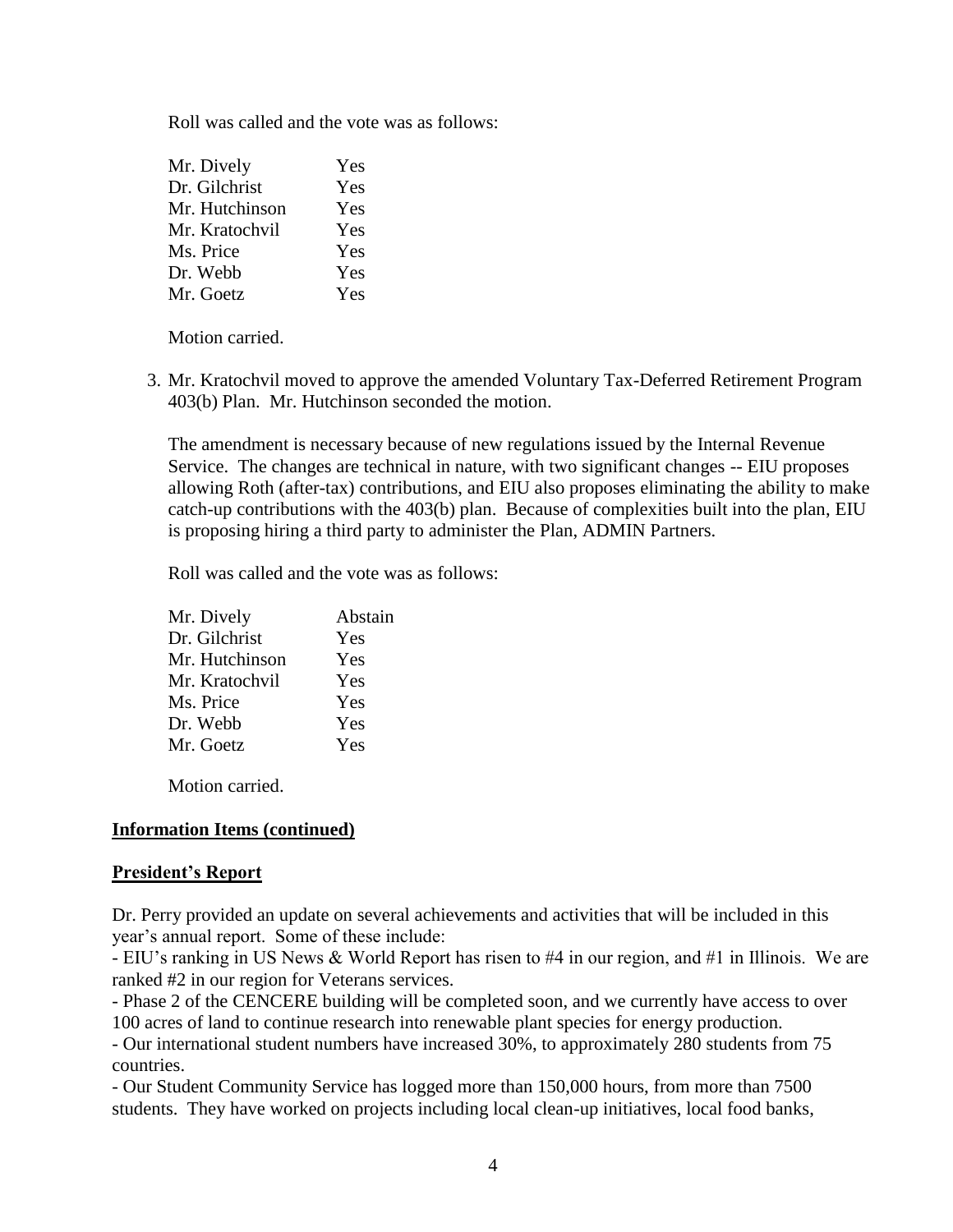making blankets, and assembling food kits to go overseas. This program has been recognized on the Presidents Honor Roll for Community Service.

- This is the fourth consecutive year of record giving levels. The success of the Expect Greatness campaign created momentum which continues.

- There have been 81 new scholarships created – 51 endowed and 30 annually funded – of the goal of 100 by June 2017.

# **Alumni Association Report**

Mr. Tom DuBois provided a report from the Alumni Association. The Alumni Association typically has 19 volunteer board members, and manages nearly \$2.3 million in assets. The Alumni Association also assists the university's Alumni Services office with receptions and reunions, partnership events with Career Services, and mentoring events for students and alumni. Mr. DuBois mentioned several scholarships that are awarded by the Alumni Association, the oldest of which is the Livingston Lord Scholarship which has been awarded since the 1930s. The Alumni Association also provides funding to various departments on campus, including WEIU, Tarble Arts Center, Panther Athletics, Student Life, and several academic areas.

## **Earned Degrees Report**

In FY 2014, 2,787 degrees were awarded, which is a slight decrease from the previous year. Kinesiology and Sports Studies was the largest undergraduate major, and Educational Administration was the largest Master's Degree program. In FY 2014, minorities received 431 degrees, or 15% of the total degrees conferred. Eastern's 6-year graduation rate (IPEDS/NCAA methodology) is 59%.

### **Reports from Constituencies**

Faculty Senate – Dr. Grant Sterling was unable to attend the Board meeting. He prepared a written report and forwarded it to Mr. Goetz who read the report aloud.

### Staff Senate – No report

Student Government – Yazmin Rodriguez reported on the happenings in Student Government: Reginald Thedford, Student Body President, is currently working on the It's On Us Campaign; Shirmeen Ahmad, VP for Academic Affairs, has been doing the Prowlin' with the Prez series and it has been very successful. Pets with the Prez is coming up and it's expected to be a big hit. Dogs and cats will be brought from a local animal shelter, and people will be allowed to bring their own pets as well; Lauren Price, Executive VP, is working on lobbying in Springfield with the Student Action Team; Yazmin Rodriguez, VP for Student Affairs, is working on the student leadership wall in the Bridge Lounge of the Union and also working on the RSO initiative to have student government be of better help to registered student organizations and reach out more to organizations; and Courtney Sage, Speaker of the Student Senate, has been working very hard with the Senate and all their committees to accomplish several things this semester.

### **FY 2015 Deposit and Investment Report**

For the quarter ending September 30, 2014: Operating Funds Investment Performance – The University had an average daily investment balance of \$50,789,808.79 and a net average daily balance of